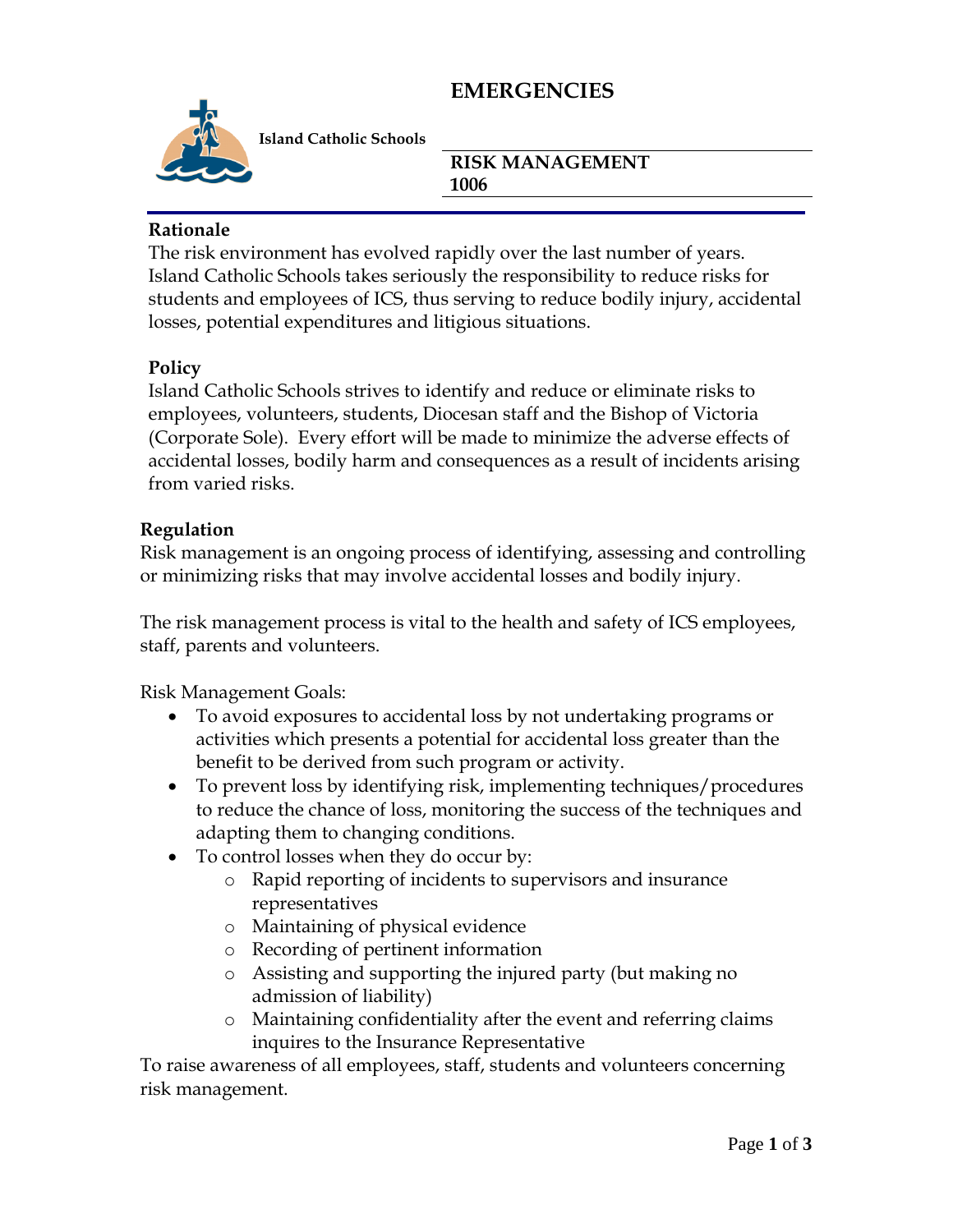# **EMERGENCIES**



**Island Catholic Schools** 

### **RISK MANAGEMENT 1006**

- To pursue sound risk management practice and policies.
- To gain assistance and cooperation from administrators, employees,
- volunteers, staff and students to utilize their expertise to suggest ways of improving risk management practices.
- To cooperate with and provide input to the Insurance Agency and
- Underwriter in order to achieve the common goal in reducing accidental losses and bodily injury.
- To maintain a database on reported incidents, damages, losses and claims.
- The Superintendent in consultation with school administrators and stakeholders will identify potential risk situations that may occur:
- within the school environment and
- at school related activities.

The Superintendent will in consultation with school administrators and stakeholders assess risks and control or minimize them by:

- developing standards of practice
- developing expectations and guidelines
- informing administrators as to implementation procedures
- providing in-service for employees as required
- working closely with the Diocesan Insurance representative to maintain compliance with insurance policies

The following responsibilities, activities, and facilities have currently been identified as areas with potential risks:

Supervision of Students

Incident reporting (accidents)

Classroom safety

Playground supervision

Arrival and dismissal of students

Transportation of Students

Bussing of students

Bus drivers

Caretaking

Storage of supplies

WHMIS requirements

#### First Aid

Response